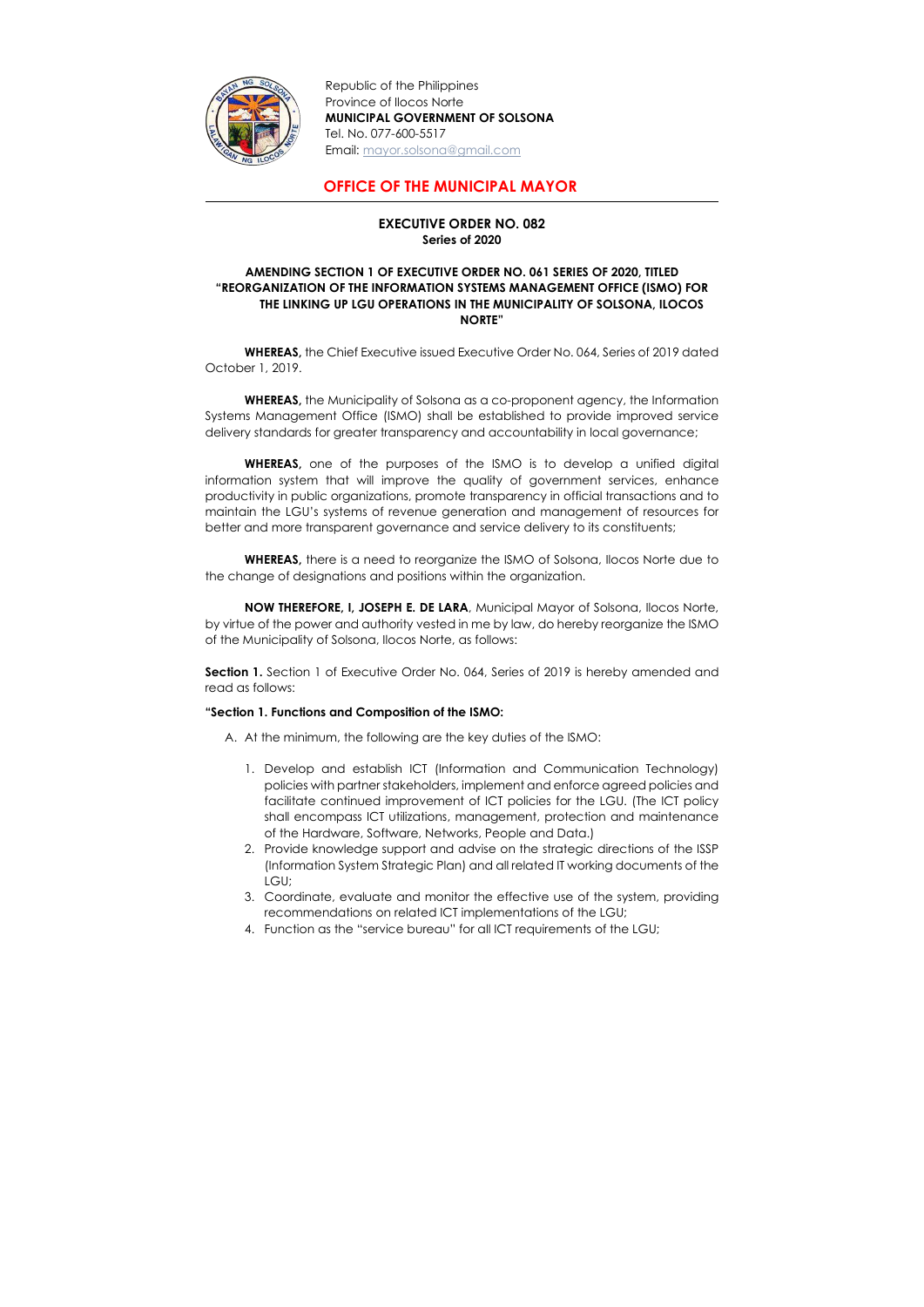| 5. Conduct periodic training needs assessment (determine training requirements)<br>and capacity building programs on all ICT related implementations;<br>6. Provide technical assistance in the assessment and procurement of all ICT<br>related requirement of the LGU;<br>7. Prepare a periodic report on all ICT concerns and provide on-demand access<br>data/information requirements<br>regular<br>$\circ$ of<br>to<br>LGU<br>concerned<br>officials/departments; and<br>8. Ensure that the ICT planning, implementation and evaluations complies with<br>industry standards and best practices. |                                                                  |
|--------------------------------------------------------------------------------------------------------------------------------------------------------------------------------------------------------------------------------------------------------------------------------------------------------------------------------------------------------------------------------------------------------------------------------------------------------------------------------------------------------------------------------------------------------------------------------------------------------|------------------------------------------------------------------|
| The ISMO shall be composed of the following workforce:<br>В.                                                                                                                                                                                                                                                                                                                                                                                                                                                                                                                                           |                                                                  |
| 1. ISMO Chief                                                                                                                                                                                                                                                                                                                                                                                                                                                                                                                                                                                          | - Mx. ALFONSO JEZIEL M. DE LOS REYES<br>Private Secretary II     |
| 2. Network/System Administrator                                                                                                                                                                                                                                                                                                                                                                                                                                                                                                                                                                        | - Mx. RONALD G. ALONZO<br>Revenue Collection Clerk II            |
|                                                                                                                                                                                                                                                                                                                                                                                                                                                                                                                                                                                                        | - Mx. CHRISTIAN LEE CORPUZ<br><b>Revenue Collection Clerk II</b> |
| 3. Quality/Documents Manager                                                                                                                                                                                                                                                                                                                                                                                                                                                                                                                                                                           | - Mx. RON CHESTER CORPUZ<br><b>Office Clerk</b>                  |
| Database Administrator<br>4.                                                                                                                                                                                                                                                                                                                                                                                                                                                                                                                                                                           | - Mx. JUMAR M. MARTIN<br>Local Assessment Operations Officer I   |
|                                                                                                                                                                                                                                                                                                                                                                                                                                                                                                                                                                                                        | - Mx. TRECELYN EUNICE F. PINACATE<br>Licensing Officer III       |
|                                                                                                                                                                                                                                                                                                                                                                                                                                                                                                                                                                                                        | - ENGR. EMILY G. BARAOIDAN<br><b>Municipal Assessor</b>          |
|                                                                                                                                                                                                                                                                                                                                                                                                                                                                                                                                                                                                        | - Mx. CHRISTINA E. DELOS SANTOS<br>Municipal Treasurer           |
|                                                                                                                                                                                                                                                                                                                                                                                                                                                                                                                                                                                                        | - Mx. CHARYMELLE O. FORONDA<br>Municipal Budget Officer          |
|                                                                                                                                                                                                                                                                                                                                                                                                                                                                                                                                                                                                        | - Mx. JOHN REY C. LOYOLA<br>LDRRMO III                           |
| 5. Network, Hardware/Software<br>Technician                                                                                                                                                                                                                                                                                                                                                                                                                                                                                                                                                            | - Mx. JUBAL JOSHUA VILLA<br><b>Office Clerk</b>                  |
|                                                                                                                                                                                                                                                                                                                                                                                                                                                                                                                                                                                                        | - Mx. JONLEI KEAN PIDO<br><b>Office Clerk</b>                    |
| 6. Office Coordinator                                                                                                                                                                                                                                                                                                                                                                                                                                                                                                                                                                                  | - Mx. TRECELYN EUNICE F. PINACATE<br>Licensing Officer III       |

Section 2. Repealing Clause. Executive Order No. 061 Series of 2020 is hereby repealed.